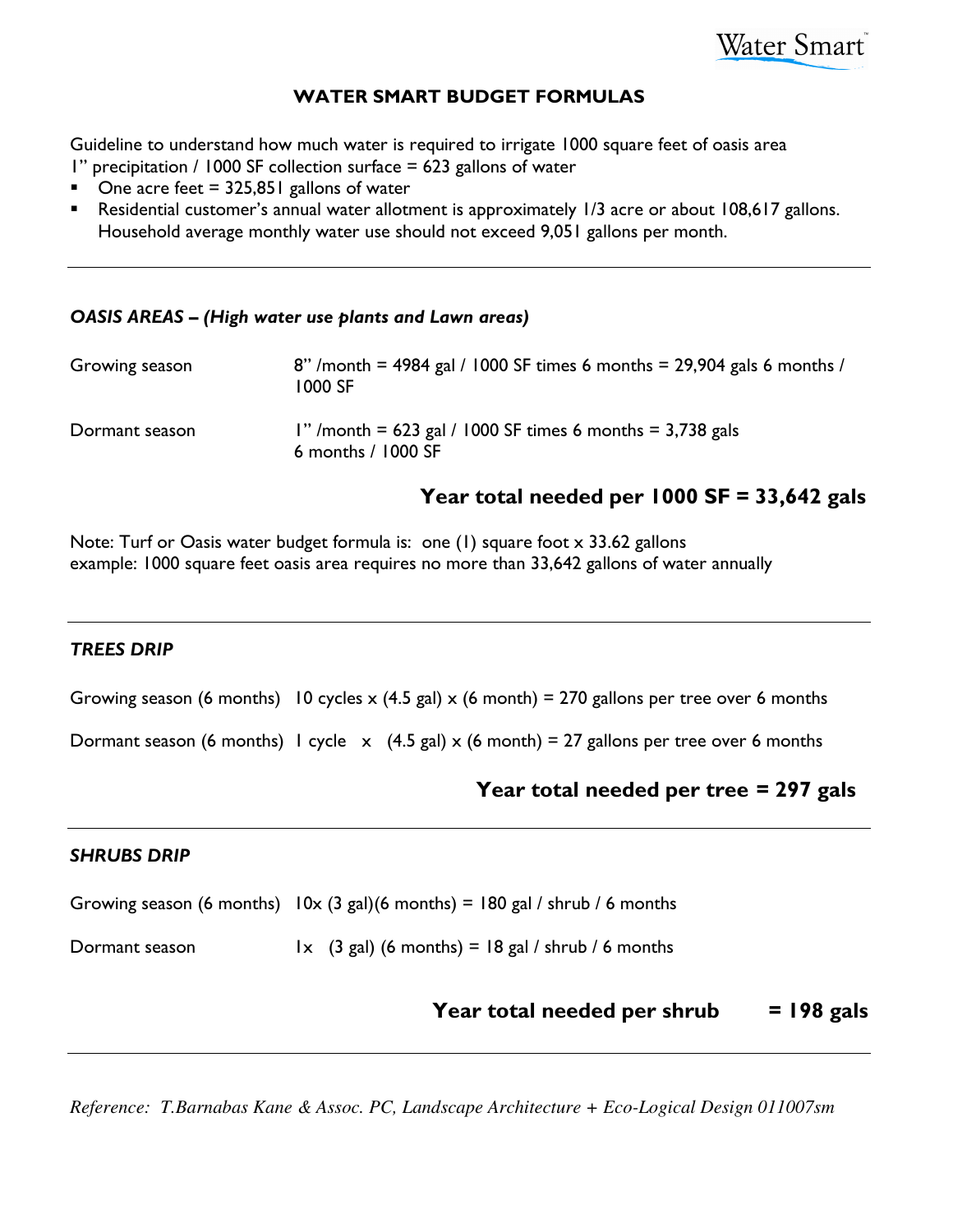

# Prescott, Arizona Climate and Geography

**Location** - Located in the mountains of north central Arizona and approximately 96 miles northwest of Phoenix, Flagstaff is just 90 miles to the northeast, and the Grand Canyon is only about an hour and three-quarters drive to the north. The City borders the Prescott National Forest to the south and west. Prescott is the county seat of Yavapai County. To the north are the Granite Dells, looking more like sculptured gardens than natural rock formations. Mountain views abound - from Prescott's landmark Thumb Butte to Granite Mountain and the snowcapped San Francisco Peaks 75 miles to the north.

**Climate** - Prescott's average elevation is 5,400 feet. The local climate is mild, with average temperatures ranging from fifty degrees to ninety degrees F and the average precipitation recorded at 19.8 inches, most of which is rain. Humidity is very low year-round, and winter snow is only occasional and moderate.

Fire Safety – Urban Interface conditions apply to nearly every site in Prescott. – Know the rules

Reference : http://www.city-data.com/city/Prescott-Arizona.html



**Turf . Lawn . Grass – General Guide to Water Use Requirements** 

*1" of water is equal to about 650 gallons of all water resources applied to about 1000 square feet area. So in July annually obout 9.5" of water adjust for precipitation (rain gauge on site will assist you in determining rainfall) needs to be applied to the lawn area. If you have a 20 x 50 area of lawn you should apply a total of 6,175 gallons of water to the area.* 

*Resource: U of A - Yavapai County Cooperative Extension – Turfgrass Consumptive Use: Prescott, AZ, Turf Irrigation Management Series*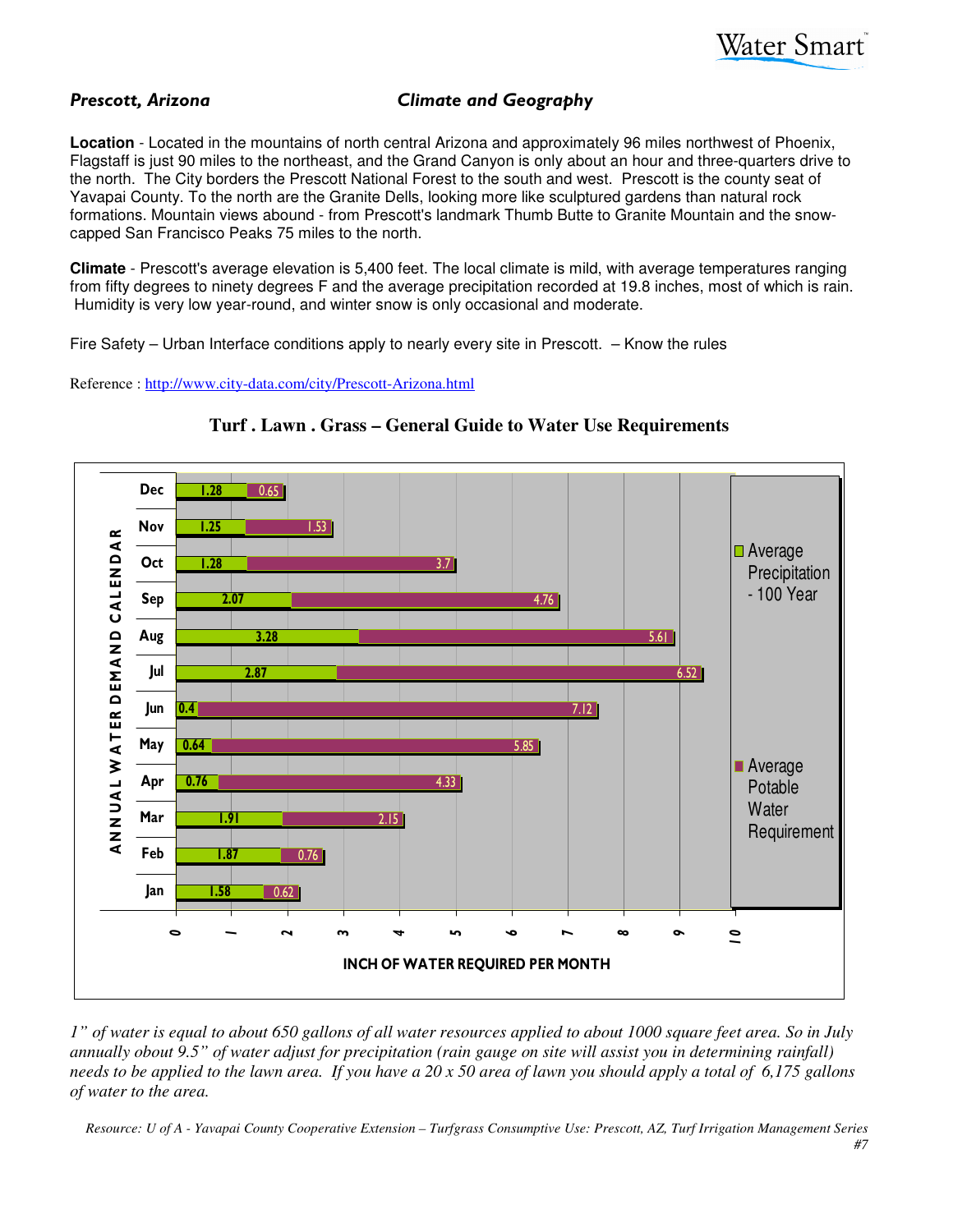#### **OUTDOOR WATER CONSERVATION GUIDELINES AND CHECKLIST**

#### Irrigation System Efficiency

 $\Box$  Runoff and Overspray. Soil types and infiltration rate should be considered when designing irrigation systems. All irrigation systems should be designed to avoid runoff, low head drainage, overspray, or other similar conditions where water flows onto adjacent property, non-irrigated areas, walks, roadways, or structures. Proper irrigation equipment and schedules, including features such as repeat cycles, should be used to closely match application rates to infiltration rates therefore minimizing runoff. (see Turf Lawn Irrigation schedule )

 $\Box$  Special attention should be given to avoid runoff on slopes and to avoid overspray in planting areas with a width less than ten feet, and in median strips.

 $\Box$  No overhead sprinkler irrigation systems should be installed in median strips less than ten feet wide.

#### Equipment

- $\square$  Water meters for irrigation purpose may be separate landscape water meters and may be installed for all commercial projects. Exceptions, single family homes or any commercial project with a landscaped area of less than 5,000 square feet may not have a separate irrigation meter.
- $\Box$  Controllers. Automatic control systems should be required for all irrigation systems and must be able to accommodate all aspects of the design.
- $\Box$  Backflow-cross connection device are code required on all automated in ground irrigation systems. Request a copy of building permit and final device test for landscape record. Remember to winterize device every fall before the first freeze.
- $\Box$  Zoning system valves. Plants which require different amounts of water shall be irrigated by separate valves. If one valve is used for a given area, only plants with similar water use shall be used in that area. Anti-drain (check) valves should be installed in strategic points to minimize or prevent low-head drainage.
- $\square$  Sprinkler heads. Heads and emitters shall have consistent application rates within each control valve circuit. Sprinkler heads shall be selected for proper area coverage, application rate, operating pressure, adjustment capability, and ease of maintenance.
- $\Box$  Rain Sensing Override Devices. Rain sensing override devices shall be required on all irrigation systems.
- $\Box$  Soil Moisture Sensing Devices. It is recommended that soil moisture sensing devices be considered where appropriate.

#### Recycled Water-Effluent and Harvested Water

- $\square$  The installation of recycled water irrigation systems (dual distribution systems) shall be optional to allow for the current and future use of recycled water.
- $\Box$  Irrigation systems may make use of rainwater harvested water distribution and design upon a a written approval which has been granted by the local water agency, stating that harvested water proposed meets all health and safety standards.
- $\Box$  All recycled water and harvested irrigation systems shall be designed and operated in accordance with all local and state codes.

#### Irrigation System Exceptions

May include the use of supplemental harvested rainwater on public and private landscapes to reduce the use of potable water for landscape irrigation. Alternative irrigation system design and installation are encouraged and may be approved the Community Development Director subject to proven effectiveness.

#### Irrigation Schedules

- $\Box$  An annual irrigation program with monthly irrigation schedules should be required for the plant establishment period, for the established landscape, and for any temporarily irrigated areas.
- $\Box$  Irrigation system as built plan should be submitted to homeowner for permanent record